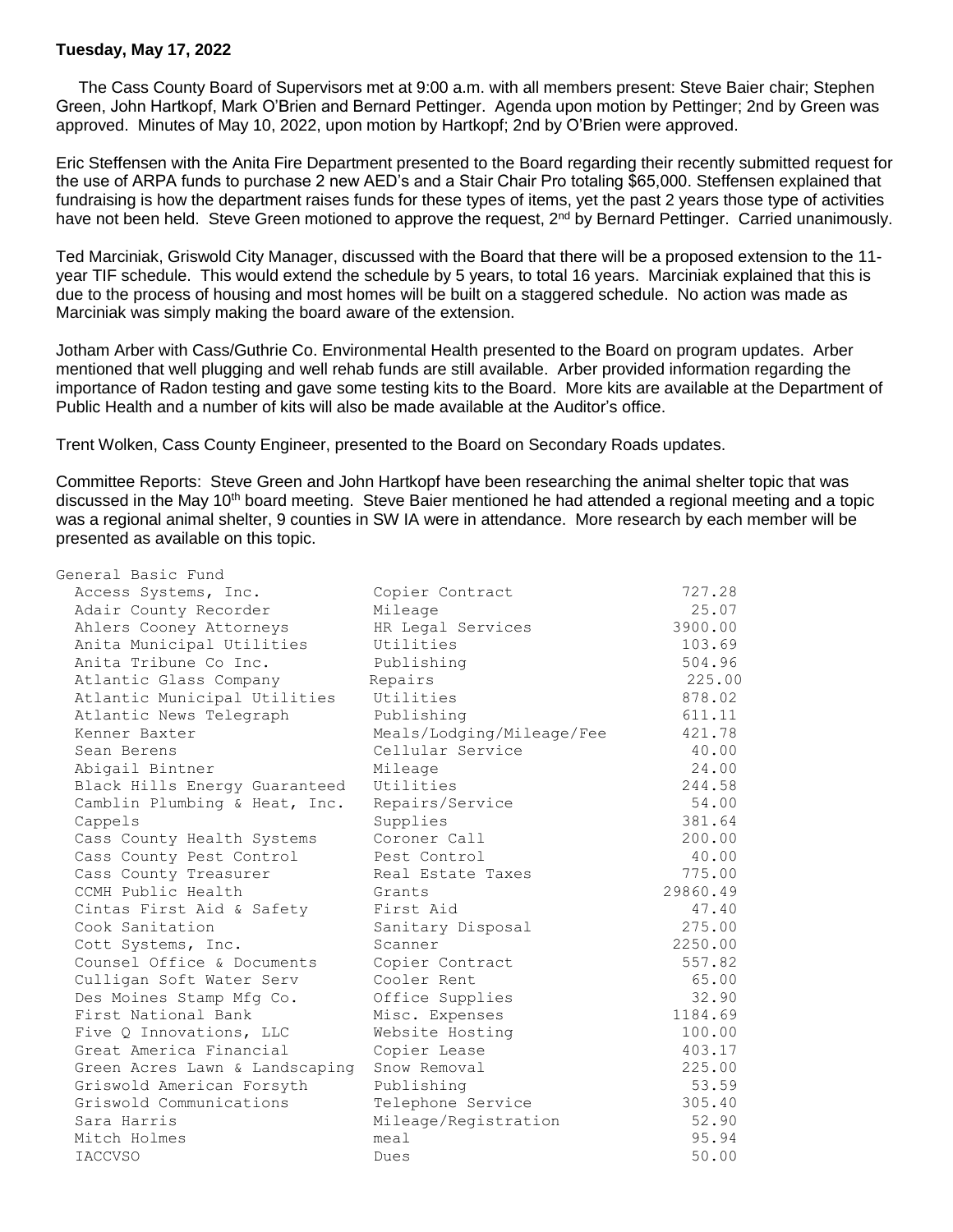| IMAGETek, Inc.                 | Tech Support             | 325.00    |
|--------------------------------|--------------------------|-----------|
| Iowa County Recorders Assoc    | Dues                     | 200.00    |
| Jerrico Properties Inc.        | Rent                     | 800.00    |
| City of Lewis                  | Utilities                | 76.50     |
| Mail Services LLC              | Print & Postage          | 607.75    |
| Martin Sheet Metal             | Tin                      | 30.00     |
| McAtee Tire Service Inc.       | Tire Repair              | 29.95     |
| Mediacom                       | Telephone Services       | 1101.22   |
| Nishnabotna Valley R E C       | Utilities                | 276.15    |
| Office Stop                    | Office Supplies          | 299.50    |
| O'Reilly Auto Parts            | Parts                    | 50.47     |
| Orscheln's                     | Vehicle Maintenance      | 249.98    |
| Pitney Bowes Inc.              | Postage Meter Lease      | 552.92    |
| Brenda Pottebaum               | Custodial Services       | 1428.00   |
| Premier Real Estate            | Rent                     | 500.00    |
| Quill Corporation              | Office Supplies          | 81.28     |
| Roland Funeral Services Inc.   | Transport                | 799.00    |
| Schumacher Elevator Co         | Elevator Maintenance     | 261.78    |
| SIRWA                          | Utilities                | 34.50     |
| State Hygienic Laboratory      | Water Testing            | 13.50     |
| Stone Office Products          | Office Supplies          | 165.33    |
| The Shredder Green Resource    | Shredding Services       | 78.00     |
| Thomson Reuters-West Payment   | Subscription             | 435.00    |
| Tyler Technologies Inc.        | Software License         | 449.00    |
| U.S. Bank Equipment Finance    | Copier Lease             | 136.66    |
| Verizon Wireless               | Cellular Service         | 41.38     |
| Mary Ward                      | Mileage                  | 40.30     |
| Wex Bank Fleet Services        | Fuel                     | 1438.92   |
| 21st Century Cooperative       | Seeds                    | 62.70     |
| American Rescue Plan (ARPA)-GB |                          |           |
| Massena Development Corp       | Contribution             | 35000.00  |
| Noble Initiative Foundation    | Contribution             | 150000.00 |
| Nishna Valley YMCA             | Contribution             | 50000.00  |
| General Supplemental Fund      |                          |           |
| Atlantic News Telegraph        | Publishing               | 244.29    |
| Cass County Sheriff            | Unified Law              | 817.41    |
| Children's Square USA          | Juvenile Services        | 1399.50   |
| Public Safety Fund             | County Contribution      | 30994.81  |
| Rural Services Basic Fund      |                          |           |
| Deter Motor Co.                | Maintenance              | 54.51     |
| Dvorak Tire and Service        | Service                  | 29.00     |
| First National Bank            | Misc. Expenses           | 1424.20   |
| Preston Harter                 | Other Charges & Services | 10.00     |
| JD Wyman Service               | Service                  | 82.40     |
| Legislative Services Agency    | Service                  | 120.00    |
| McAtee Tire Service Inc.       | Service                  | 1895.59   |
| OReilly Auto Parts             | Service                  | 3.54      |
| Wex Bank Fleet Services        | Fuel                     | 5221.79   |
| Secondary Road Fund            |                          |           |
| Agriland FS, Inc.              | Bulk Fuel                | 36673.41  |
| Alliant Energy                 | Utilities                | 453.81    |
| Anita Supply Center            | Supplies                 | 125.60    |
| Atlantic News Telegraph        | Publishing               | 165.13    |
| Bearings Plus                  | Expendable Parts         | 48.84     |
| CCL Supply, LLC                | Supplies                 | 169.28    |
| Cintas LOC 749                 | Uniforms                 | 138.44    |
| Cook Sanitation                | Sanitary Disposal        | 60.00     |
| Curtis Welding & Fab Inc.      | Expendable Parts         | 25.10     |
| Deter Motor Co.                | Expendable Parts         | 209.96    |
| Ed's Lawn Equipment            | Supplies                 | 108.00    |
| Filter Care of Nebraska        | Outside Services         | 135.95    |
| First National Bank            | Misc Expenses            | 110.88    |
| Griswold Communications        | Telephone Service        | 37.03     |
| Henningsen Constr Co Inc.      | Cold Patch               | 553.90    |